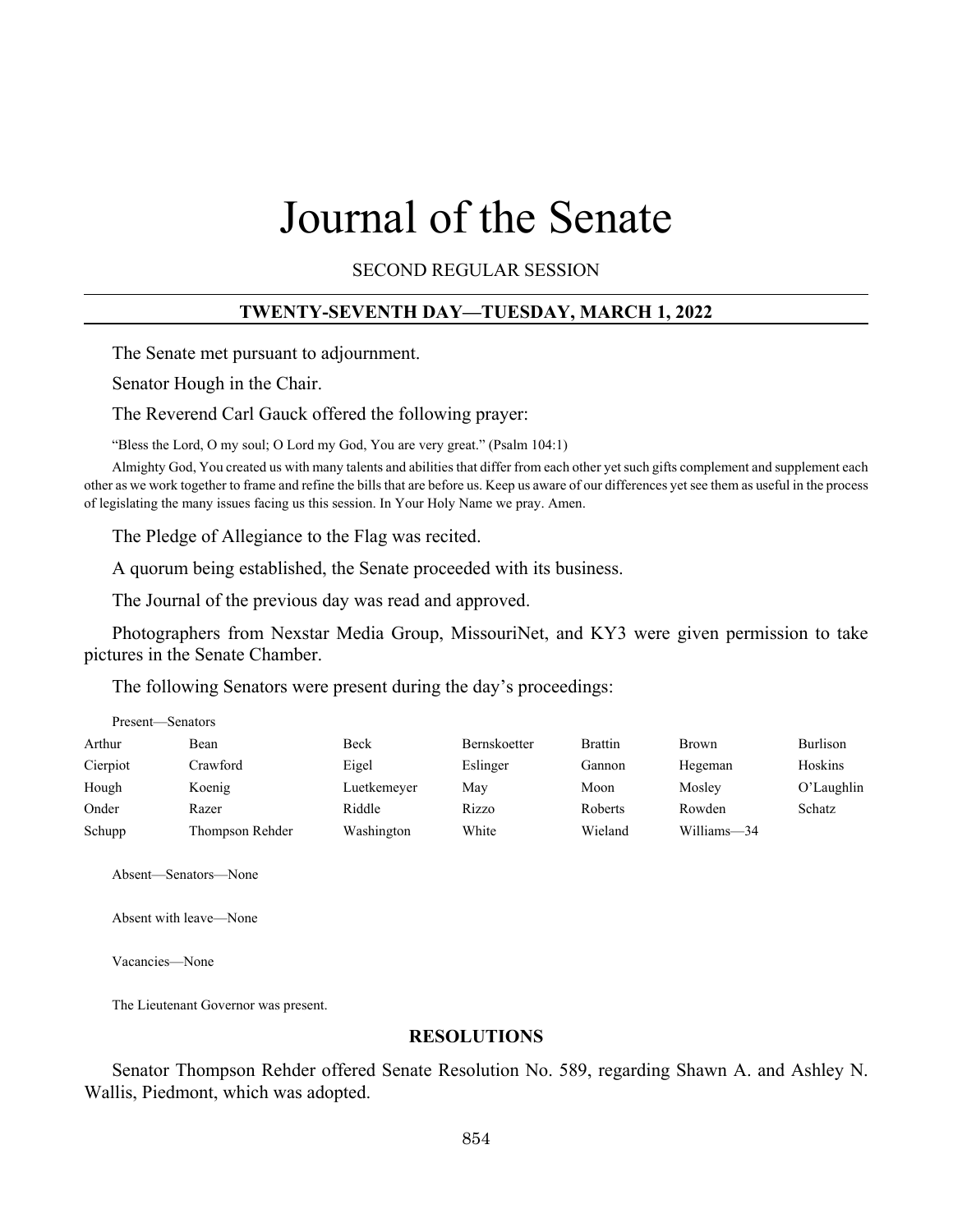## **INTRODUCTION OF BILLS**

The following Bills were read the 1st time and ordered printed:

**SB 1214**—By White.

An Act to repeal sections 192.006 and 192.020, RSMo, and to enact in lieu thereof two new sections relating to the rulemaking authority of the department of health and senior services.

**SB 1215**—By Schupp.

An Act to amend chapter 565, RSMo, by adding thereto one new section relating to a cyber crimes task force.

**SB 1216**—By Cierpiot.

An Act to repeal sections 210.146 and 210.183, RSMo, and to enact in lieu thereof four new sections relating to child protection.

**SB 1217**—By Hegeman.

An Act to repeal section 512.020, RSMo, and to enact in lieu thereof one new section relating to civil actions.

**SB 1218**—By Hegeman.

An Act to amend supreme court rule 52.08, relating to class actions.

**SB 1219**—By Gannon.

An Act to repeal section 537.528, RSMo, and to enact in lieu thereof one new section relating to civil actions based on public expression.

#### **SB 1220**—By Gannon.

An Act to amend chapters 34 and 226, RSMo, by adding thereto three new sections relating to standards for public projects.

**SB 1221**—By Eslinger.

An Act to repeal section 210.211, RSMo, and to enact in lieu thereof one new section relating to child care facilities.

**SB 1222**—By Eslinger.

An Act to repeal section 407.020, RSMo, and to enact in lieu thereof one new section relating to unlawful merchandising practices, with penalty provisions.

**SB 1223**—By Brattin.

An Act to amend chapter 252, RSMo, by adding thereto one new section relating to hunting and fishing permits for veterans.

#### **SB 1224**—By Brattin.

An Act to amend chapter 573, RSMo, by adding thereto one new section relating to the offense of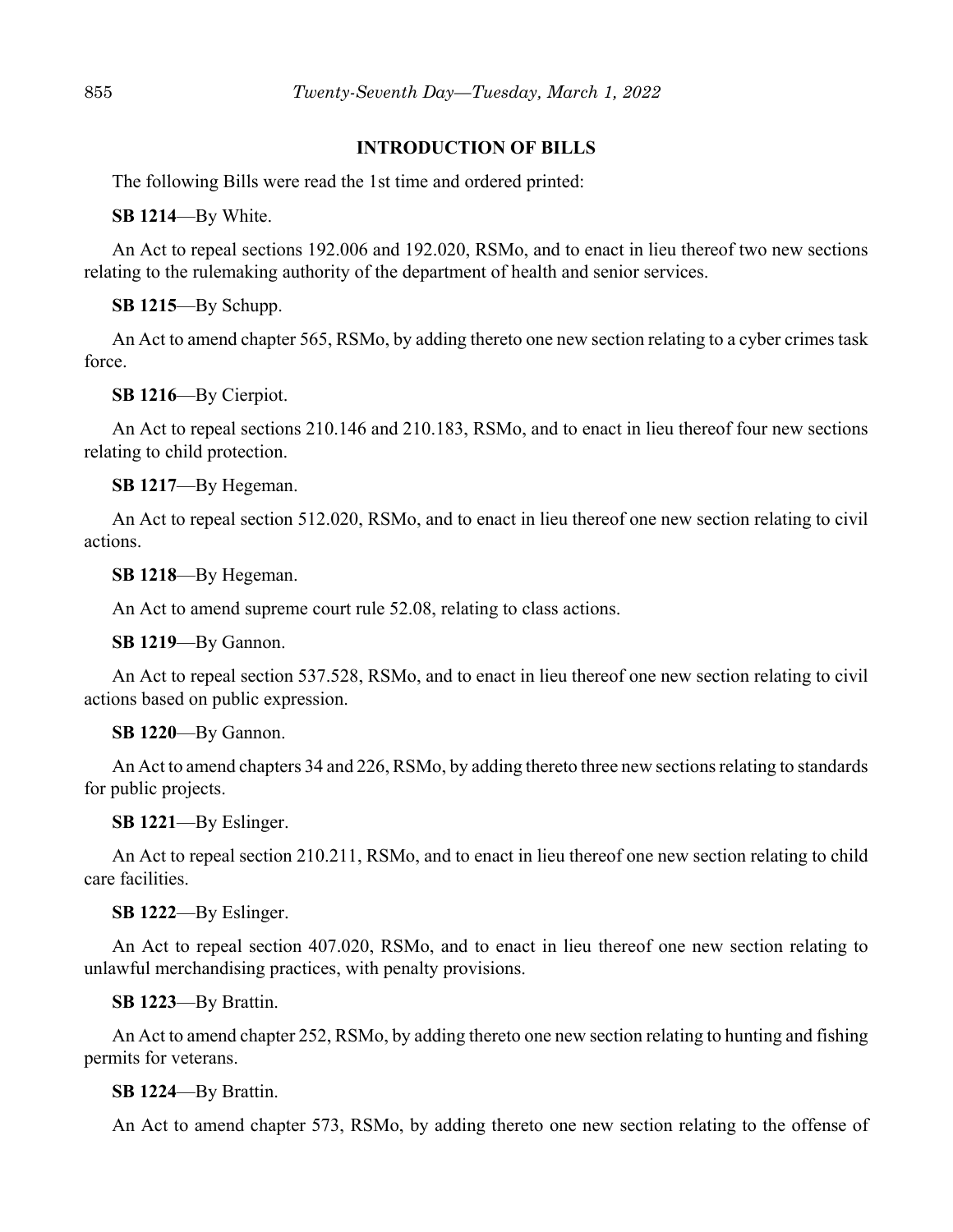providing obscene material to a student, with penalty provisions.

**SB 1225**—By Brattin.

An Act to amend chapter 161, RSMo, by adding thereto one new section relating to training, instructional, and curricular materials on a school website.

## **SB 1226**—By Brattin.

An Act to amend chapter 33, RSMo, by adding thereto one new section relating to the state budget.

**SB 1227**—By Brattin.

An Act to repeal sections 67.307, 285.530, and 577.675, RSMo, and to enact in lieu thereof three new sections relating to illegal aliens, with existing penalty provisions.

**SB 1228**—By Bernskoetter.

An Act to repeal section 400.9-102, RSMo, and to enact in lieu thereof one new section relating to secured transactions.

**SB 1229**—By Brown.

An Act to repeal sections 563.011 and 563.031, RSMo, and to enact in lieu thereof two new sections relating to the use of self-defense.

**SB 1230**—By Washington.

An Act to repeal sections 610.120 and 610.140, RSMo, and to enact in lieu thereof two new sections relating to criminal records.

**SB 1231**—By O'Laughlin.

An Act to amend chapter 231, RSMo, by adding thereto one new section relating to subcontracts for work on the highways of this state.

**SB 1232**—By O'Laughlin.

An Act to repeal section 67.2691, RSMo, section 67.2677 as enacted by senate bills nos. 153 & 97, one hundred first general assembly, first regular session, and section 67.2677 as enacted by house bill no. 1965, ninety-fifth general assembly, second regular session, and to enact in lieu thereof three new sections relating to video service providers, with an effective date for a certain section.

**SB 1233**—By Roberts.

An Act to amend chapter 135, RSMo, by adding thereto one new section relating to a tax credit for contributions made to refugee resource centers.

**SB 1234**—By Roberts.

An Act to repeal section 542.276, RSMo, and to enact in lieu thereof one new section relating to warrants.

Senator Bean assumed the Chair.

On motion of Senator White, the Senate recessed until 2:00 p.m.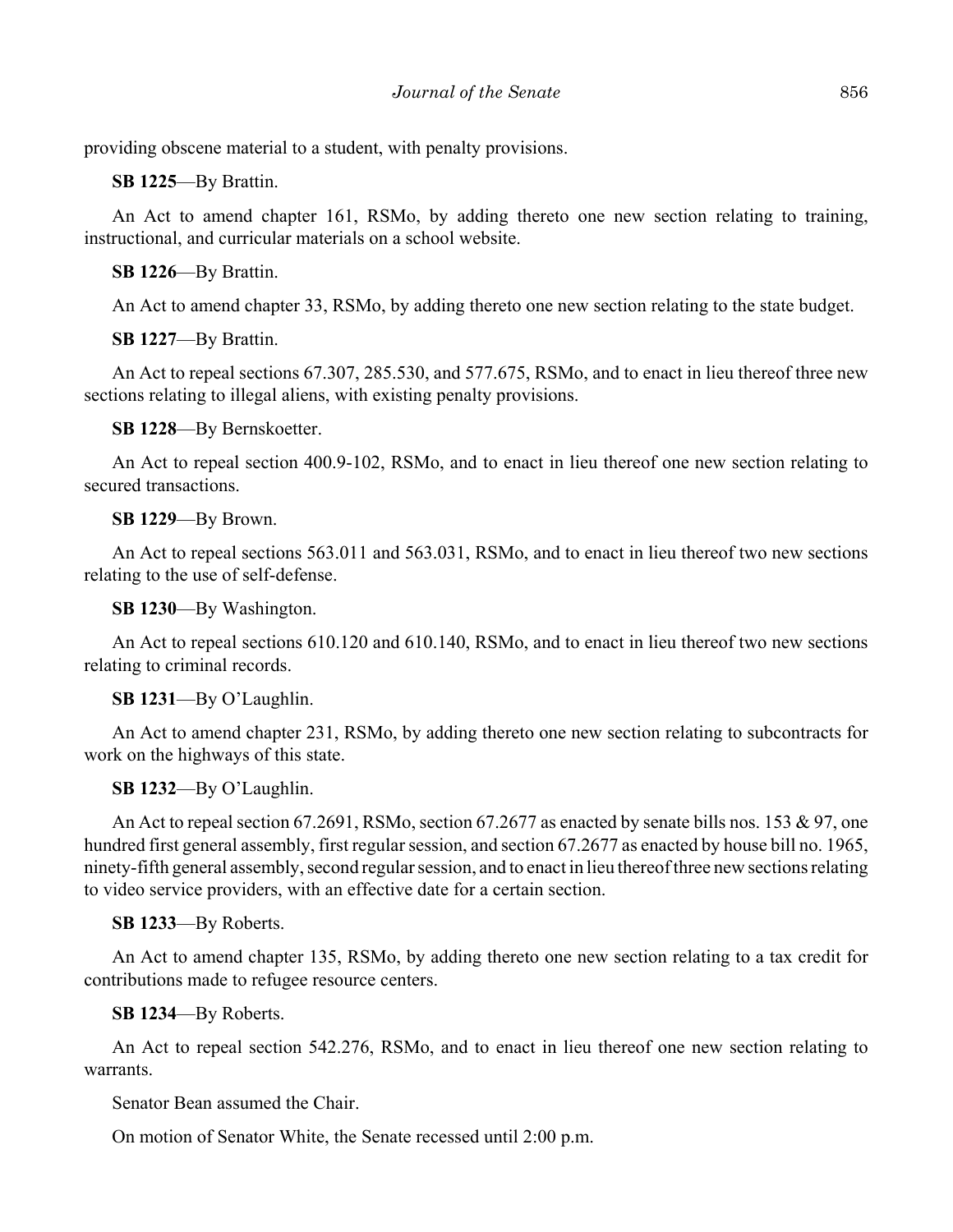#### **RECESS**

The time of recess having expired, the Senate was called to order by President Kehoe.

## **CONCURRENT RESOLUTIONS**

Senator Bernskoetter offered the following concurrent resolution:

#### SENATE CONCURRENT RESOLUTION NO. 36

#### Relating to the Missouri USA Semiquincentennial Commission.

Whereas, the 250th anniversary of the Declaration of Independence and 250th anniversary of the United States of America are approaching in the coming years; and

Whereas, such anniversaries are worthy of celebration at both the federal and state levels; and

Whereas, in order to effect such a celebration in Missouri, there needs to be a coordinated effort at the state level:

Now, Therefore, Be It Resolved that the members of the Missouri Senate, One Hundred First General Assembly, Second Regular Session, the House of Representatives concurring therein, hereby create the Missouri USA Semiquincentennial Commission; and

Be it Further Resolved that the principal purpose of the Commission shall be to plan, promote, and implement where appropriate public celebrations and commemorations of the 250th anniversary of the Declaration of Independence on July 4, 2026, and the 250th anniversary of the United States of America; and

Be it Further Resolved that the Commission is authorized to cooperate with the United States Semiquincentennial Commission created by Public Law 114-196, other national and state organizations engaged in commemoration and celebration of the United States Semiquincentennial, and other national, regional, state, and local public and private organizations having compatible purposes. It shall encourage various state agencies and organizations to work cooperatively to promote the Semiquincentennial; and

Be it Further Resolved that the Commission shall consider promoting and encouraging as part of its celebratory and commemorative events, electronic media, printed products, symposia, and educational outreach all of the following:

(1) Awareness and understanding of the principles of the Declaration of Independence, of the winning of American independence in the American Revolutionary War, and of the establishment of America's system of constitutional self-government;

(2) Teaching students and increasing public knowledge and appreciation of the breadth of American history and the centuries-long quest for "liberty and justice for all". This includes sharing the stories and contributions of the various people who have populated the land, from indigenous peoples, explorers, British colonists, seekers of religious freedom, enslaved African Americans, and many others who are part of America's stories;

(3) Advancing the cause of liberty and American self-government and of the meaning of "E Pluribus Unum" ("From many, one"), through promoting civic knowledge and practice, including America's "Charters of Freedom" (the Declaration of Independence, the Constitution, and the Bill of Rights), and the constitutional features of self-government which emphasize the roles of active and engaged good citizens;

(4) Emphasizing the service and sacrifices of veterans of all generations who have secured and preserved American independence and freedom and encouraging Missourians to honor them;

(5) Celebratory and commemorative events and activities throughout the State of Missouri; and

Be it Further Resolved that the membership of the Commission shall consist of eleven voting members as follows:

(1) The Governor of Missouri who shall serve as chair of the commission;

(2) Two members appointed by the Lieutenant Governor;

(3) Two members appointed by the President Pro Tempore of the Senate and two members appointed by the Speaker of the House of Representatives;

(4) Two members who are Missourians serving on the United States Semiquincentennial Commission as certified by the executive officer of that Commission;

(5) Two citizens at large, appointed by the Governor; and

Be it Further Resolved that members shall serve for the life of the Commission, provided any public official's expiration of his or her term shall create a vacancy, and all vacancies shall be filled in the same manner as originally appointed; and

Be it Further Resolved that the appointing authorities shall coordinate their appointments so that diversity of gender, race, and geographical areas is reflective of the makeup of this state; and

Be it Further Resolved that the Commission shall elect its chair, vice chair and any other officers it deems necessary. A majority of the members shall constitute a quorum to conduct business; and

Be it Further Resolved that the Office of Administration shall provide administrative support for the Commission; and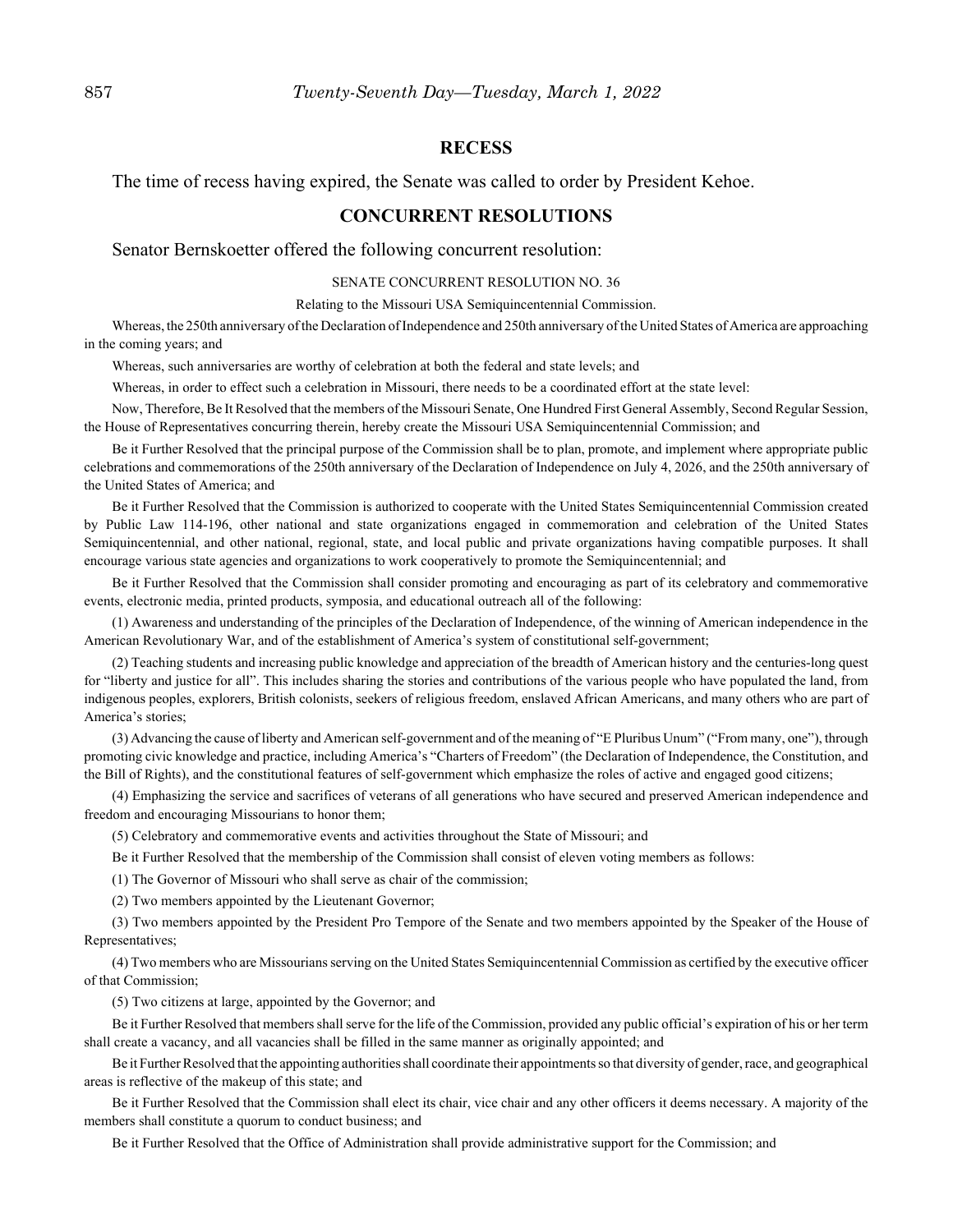Be it Further Resolved that the Commission, its members, and any staff assigned to the Commission shall receive reimbursement for their actual and necessary expenses in attending meetings of the Commission, with such reimbursement for the legislative members only coming from the Joint Contingent Fund; and

Be it Further Resolved that the Commission shall terminate by either a majority of the members voting for termination, or by December 31, 2027, whichever occurs first; and

Be It Further Resolved that the Secretary of the Senate be instructed to send a properly inscribed copy of this resolution to the Governor for his approval or rejection pursuant to the Missouri Constitution.

Read 1st time.

Senator Bernskoetter assumed the Chair.

## **INTRODUCTION OF BILLS**

The following Bills and Joint Resolutions were read the 1st time and ordered printed:

**SB 1235**—By May.

An Act to repeal section 195.758, RSMo, and to enact in lieu thereof one new section relating to industrial hemp, with penalty provisions.

**SB 1236**—By Schatz.

An Act to amend chapter 319, RSMo, by adding thereto one new section relating to underground damage prevention, with penalty provisions.

**SB 1237**—By Schatz.

An Act to repeal sections 311.660, 311.680, 311.710, 311.720, 313.004, 313.255, 572.010, 572.015, and 572.100, RSMo, and to enact in lieu thereof nine new sections relating to illegal gambling, with penalty provisions and an emergency clause.

#### **SB 1238**—By Schatz.

An Act to amend chapter 226, RSMo, by adding thereto one new section relating to the reporting of transportation information.

**SB 1239**—By Rizzo.

An Act to amend chapter 30, RSMo, by adding thereto one new section relating to the investment policies of public entities, with a referendum clause.

#### **SB 1240**—By Brattin.

An Act to amend chapter 407, RSMo, by adding thereto one new section relating to the organized retail crime task force.

#### **SB 1241**—By Brattin.

An Act to repeal sections 590.040 and 590.050, RSMo, and to enact in lieu thereof two new sections relating to peace officer training requirements.

## **SB 1242**—By Brattin.

An Act to repeal sections 334.100 and 338.055, RSMo, and to enact in lieu thereof three new sections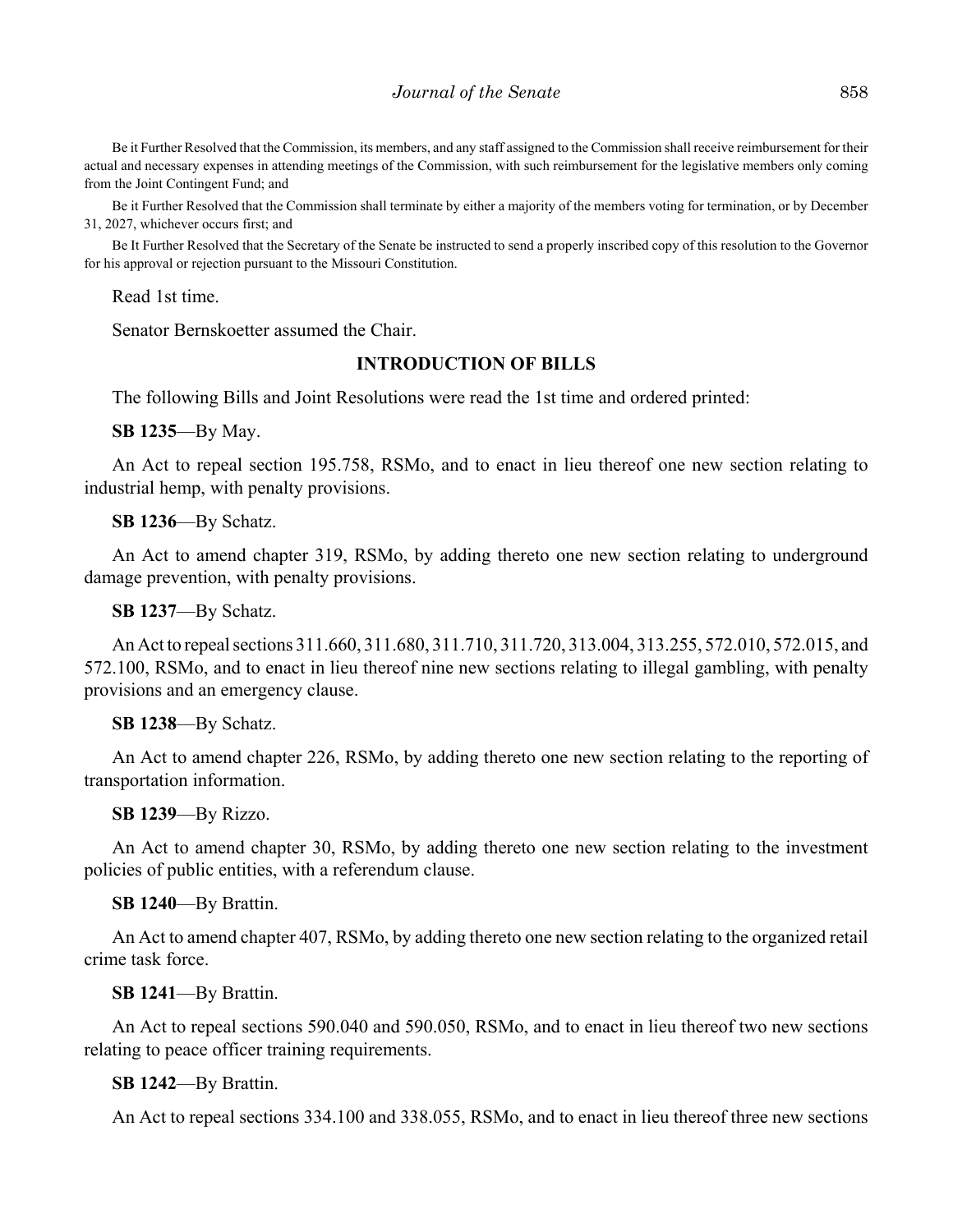relating to certain COVID-19 medications.

**SB 1243**—By Hegeman.

An Act to repeal sections 516.120, 516.140, 537.060, 537.067, and 537.1035, RSMo, and to enact in lieu thereof seven new sections relating to civil actions.

# **SJR 54**—By Bernskoetter.

Joint Resolution submitting to the qualified voters of Missouri, an amendment repealing section 14 of article I of the Constitution of Missouri, and adopting one new section in lieu thereof relating to court fees for the funding of retirement benefits of elected sheriffs.

# **SJR 55**—By Schatz.

Joint Resolution submitting to the qualified voters of Missouri, an amendment repealing section 30(a) of article IV of the Constitution of Missouri, and adopting one new section in lieu thereof relating to expenses of the department of transportation.

# **SJR 56**—By Schatz.

Joint Resolution submitting to the qualified voters of Missouri, an amendment repealing section 30(b) of article IV of the Constitution of Missouri, and adopting one new section in lieu thereof relating to employment of personnel for state highway system purposes.

# **SJR 57**—By Schatz.

Joint Resolution submitting to the qualified voters of Missouri, an amendment repealing section 30(b) of article IV of the Constitution of Missouri, and adopting one new section in lieu thereof relating to employment of personnel for state highway system purposes.

# **SJR 58**—By Schatz.

Joint Resolution submitting to the qualified voters of Missouri, an amendment repealing section 30(b) of article IV of the Constitution of Missouri, and adopting one new section in lieu thereof relating to employment of personnel for state highway system purposes.

# **SJR 59**—By Brattin.

Joint Resolution submitting to the qualified voters of Missouri, an amendment repealing section 26 of article X of the Constitution of Missouri, and adopting two new sections in lieu thereof relating to the taxation of real property.

# **SENATE BILLS FOR PERFECTION**

Senator Luetkemeyer moved that **SB 678** be taken up for perfection, which motion prevailed.

Senator Luetkemeyer offered **SS** for **SB 678**, entitled:

# SENATE SUBSTITUTE FOR SENATE BILL NO. 678

An Act to repeal section 84.730, RSMo, and to enact in lieu thereof one new section relating to the Kansas City board of police, with an emergency clause.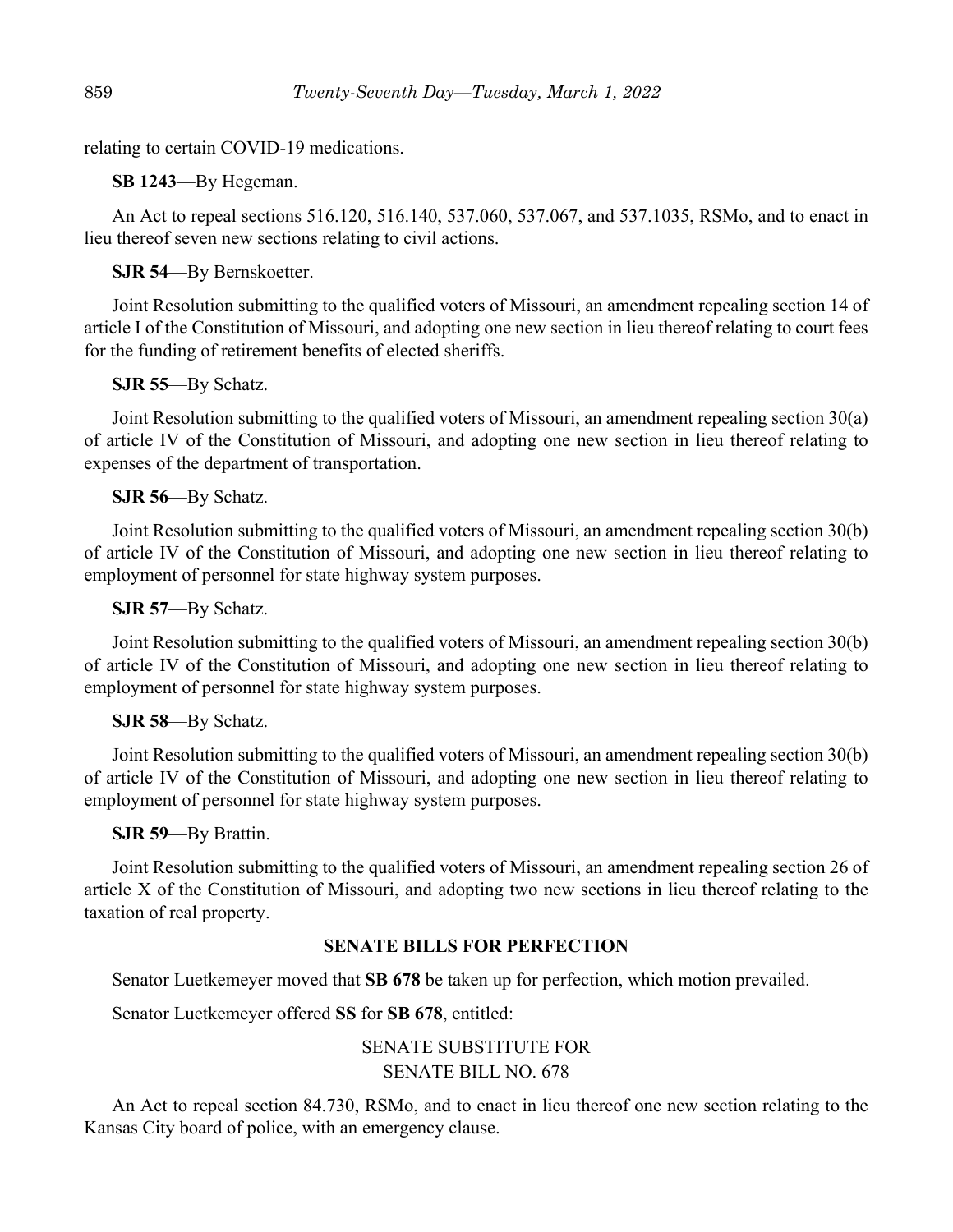Senator Luetkemeyer moved that **SS** for **SB 678** be adopted.

Senator Washington offered **SA 1**, which was read.

## SENATE AMENDMENT NO. 1

Amend Senate Substitute for Senate Bill No. 678, Page 2, Section 84.730, Line 30, by striking "twentysix percent" and inserting in lieu thereof the following: "**one-fourth**"; and further amend lines 31-35, by striking said lines and inserting in lieu thereof the following: "revenue fund of such year.".

Senator Washington moved that the above amendment be adopted, which motion prevailed.

Senator Bean assumed the Chair.

Senator Luetkemeyer moved that **SS** for **SB 678**, as amended, be adopted, which motion prevailed on a standing division vote.

On motion of Senator Luetkemeyer, **SS** for **SB 678**, as amended, was declared perfected and ordered printed.

Senator Luetkemeyer moved that **SJR 38** be taken up for perfection, which motion prevailed.

Senator Luetkemeyer offered **SS** for **SJR 38**, entitled:

# SENATE SUBSTITUTE FOR SENATE JOINT RESOLUTION NO. 38

Joint Resolution submitting to the qualified voters of Missouri, an amendment repealing section 21 of article X of the Constitution of Missouri, and adopting one new section in lieu thereof relating to the funding of law enforcement agencies.

Senator Luetkemeyer moved that **SS** for **SJR 38** be adopted.

President Kehoe assumed the Chair.

Senator May offered **SA 1**:

### SENATE AMENDMENT NO. 1

Amend Senate Substitute for Senate Joint Resolution No. 38, Page 1, Section 21, Line 1, by inserting after "Section 21." the following: "**1.**"; and further amend line 10 by striking all of said line and inserting in lieu thereof the following: "subdivision for any increased costs.

**2. Notwithstanding the**"; and further amend line 12 by striking all of said line and inserting in lieu thereof the following: "**establish minimum funding for the police force of Kansas City established by sections 84.350 to 84.860 of the Revised Statutes of Missouri to**"; and

Further amend said resolution and section, page 2, lines 13-14 by striking all of said lines and inserting in lieu thereof the following: "**ensure such force has additional resources to serve its community. The provisions of this subsection shall expire on December 31, 2028.**"; and

Further amend said resolution and page, section B, lines 9-10 by striking all of said lines and inserting in lieu thereof the following: "for the police force of Kansas City until December 31, 2028, to ensure such force has additional resources to serve its community?"".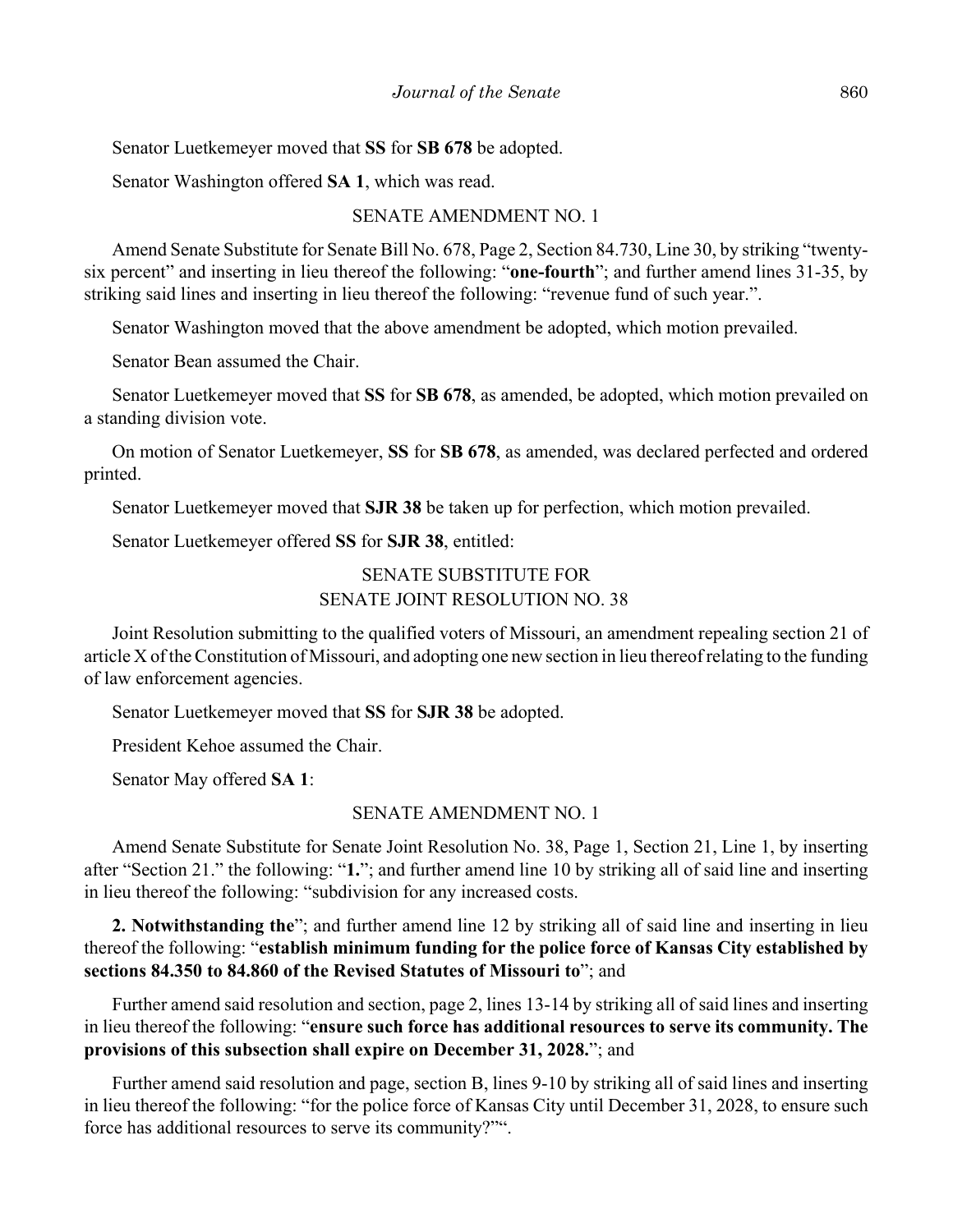Senator May moved that the above amendment be adopted.

Senator Bean assumed the Chair.

At the request of Senator Luetkemeyer, **SJR 38**, with **SS** and **SA 1** (pending), was placed on the Informal Calendar.

## **REPORTS OF STANDING COMMITTEES**

Senator Rowden, Chairman of the Committee on Rules, Joint Rules, Resolutions and Ethics, submitted the following report:

Mr. President: Your Committee on Rules, Joint Rules, Resolutions and Ethics, to which was referred **SS** for **SB 678**, begs leave to report that it has examined the same and finds that the bill has been truly perfected and that the printed copies furnished the Senators are correct.

## **SECOND READING OF SENATE BILLS**

The following Bills were read the 2nd time and referred to the Committees indicated:

**SB 1005**––Judiciary and Civil and Criminal Jurisprudence.

**SB 1006**—Judiciary and Civil and Criminal Jurisprudence.

**SB 1007—Commerce, Consumer Protection, Energy and the Environment.** 

**SB 1008**––Insurance and Banking.

**SB 1009**––Education.

**SB 1010**––Education.

- **SB 1011**––Small Business and Industry.
- **SB 1012**––Transportation, Infrastructure and Public Safety.
- **SB 1013**––Seniors, Families, Veterans & Military Affairs.

**SB 1014—Commerce, Consumer Protection, Energy and the Environment.** 

**SB 1015**––Transportation, Infrastructure and Public Safety.

**SB 1016**––General Laws.

- **SB 1017—Governmental Accountability and Fiscal Oversight.**
- **SB 1018**––Judiciary and Civil and Criminal Jurisprudence.
- **SB 1019**––Judiciary and Civil and Criminal Jurisprudence.
- **SB 1020**––Health and Pensions.
- **SB 1021**––Appropriations.
- **SB 1022**––Transportation, Infrastructure and Public Safety.
- **SB 1023**––Judiciary and Civil and Criminal Jurisprudence.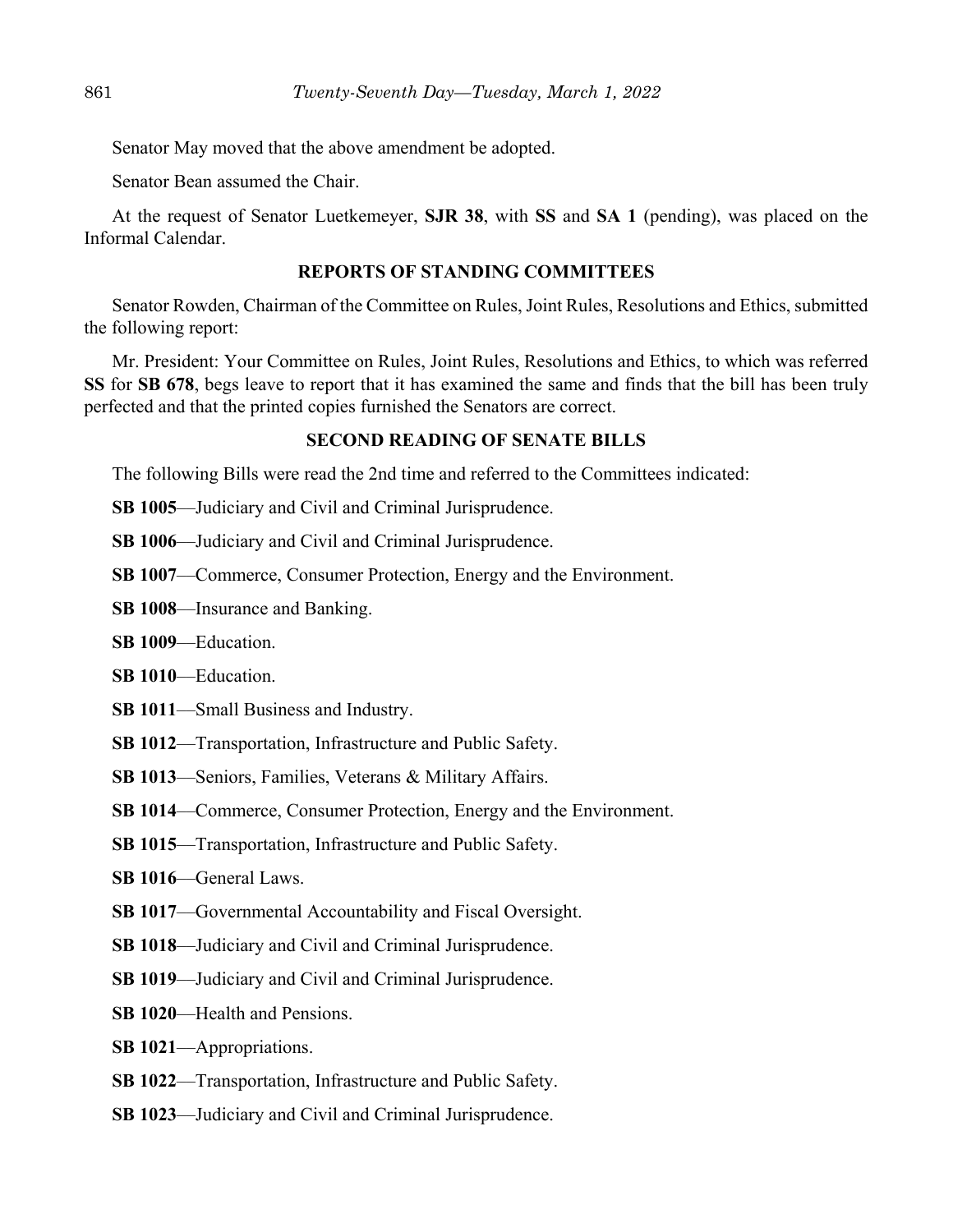- **SB 1024**––Insurance and Banking.
- **SB 1025**––Judiciary and Civil and Criminal Jurisprudence.
- **SB 1026**––Transportation, Infrastructure and Public Safety.
- **SB 1027—Judiciary and Civil and Criminal Jurisprudence.**
- **SB 1028**––Judiciary and Civil and Criminal Jurisprudence.
- **SB 1029**––Health and Pensions.
- **SB 1030**––Agriculture, Food Production and Outdoor Resources.
- **SB 1031**––Insurance and Banking.
- **SB 1032**––Appropriations.
- **SB 1033**––General Laws.
- **SB 1034**––Education.
- **SB 1035**––Agriculture, Food Production and Outdoor Resources.
- **SB 1036—Local Government and Elections.**
- **SB 1037**—Seniors, Families, Veterans & Military Affairs.
- **SB 1038**––Transportation, Infrastructure and Public Safety.
- **SB 1039**––Judiciary and Civil and Criminal Jurisprudence.
- **SB 1040––Rules, Joint Rules, Resolutions and Ethics.**
- **SB 1041**––Ways and Means.
- **SB 1042**––Insurance and Banking.
- **SB 1043**––General Laws.
- **SB 1044**––Small Business and Industry.
- **SB 1045**—Seniors, Families, Veterans & Military Affairs.
- **SB 1046**––Appropriations.
- **SB 1047**—Governmental Accountability and Fiscal Oversight.
- **SB 1048**––Insurance and Banking.
- **SB 1049**—Local Government and Elections.
- **SB 1050**––Education.
- **SB 1051**––Education.
- **SB 1052**––Education.
- **SB 1053**––Health and Pensions.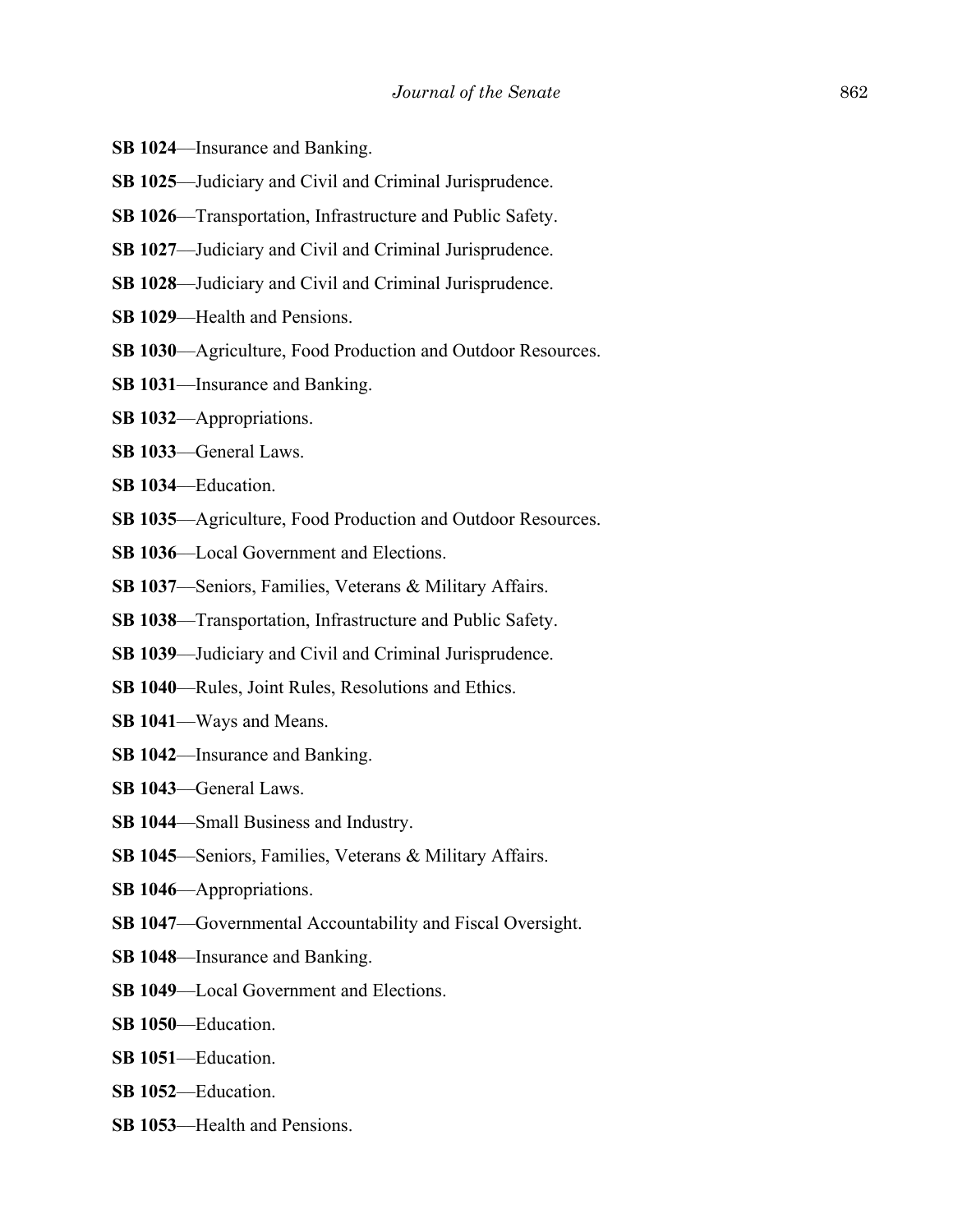- **SB 1054**––Health and Pensions.
- **SB 1055**––Education.
- **SB 1056**—Judiciary and Civil and Criminal Jurisprudence.
- **SB 1057**––Education.
- **SB 1058**––Agriculture, Food Production and Outdoor Resources.
- **SB 1059**––Professional Registration.
- **SB 1060—Local Government and Elections.**
- **SB 1061**––Appropriations.
- **SB 1062**––Health and Pensions.
- **SB 1063**––Insurance and Banking.
- **SB 1064—Commerce, Consumer Protection, Energy and the Environment.**
- **SB 1065—Local Government and Elections.**
- **SB 1066**––Economic Development.
- **SB 1067**––Ways and Means.
- **SB 1068**––Small Business and Industry.
- **SB 1069—Commerce, Consumer Protection, Energy and the Environment.**
- **SB 1070**—General Laws.

#### **RESOLUTIONS**

Senator Cierpiot offered Senate Resolution No. 590, regarding Eagle Scout Keith William Marshall, Lee's Summit, which was adopted.

Senator Cierpiot offered Senate Resolution No. 591, regarding Eagle Scout Eric Warnecke, Lee's Summit, which was adopted.

# **INTRODUCTION OF GUESTS**

Senator May introduced to the Senate, Mayor of City of St. Louis, Tishaura Jones; Sara Baker; Regiana Moore; and Sean James, St. Louis.

Senator Cierpoit introduced to the Senate, Steve Reese; Cait Schlagle; Teresa and Randy Pettet; Don and Kathy Kleyh; and Ben and Adrienne Kleyh.

Senator Schupp introduced to the Senate, Dr. Jo-Ellyn Ryall, Ladue; Dr. Sarah Cole, Chesterfield; and Dr. Kara Mayes, Chesterfield.

Senator Hegeman introduced to the Senate, EMS Chief Gene Bailey, Atchison and Holt Counties.

Senator White introduced to the Senate, Ike Isenhower, Newton City; Kyle Rittter, Newton City; Kyle Jackson, Joplin; and Jason Smith, Joplin.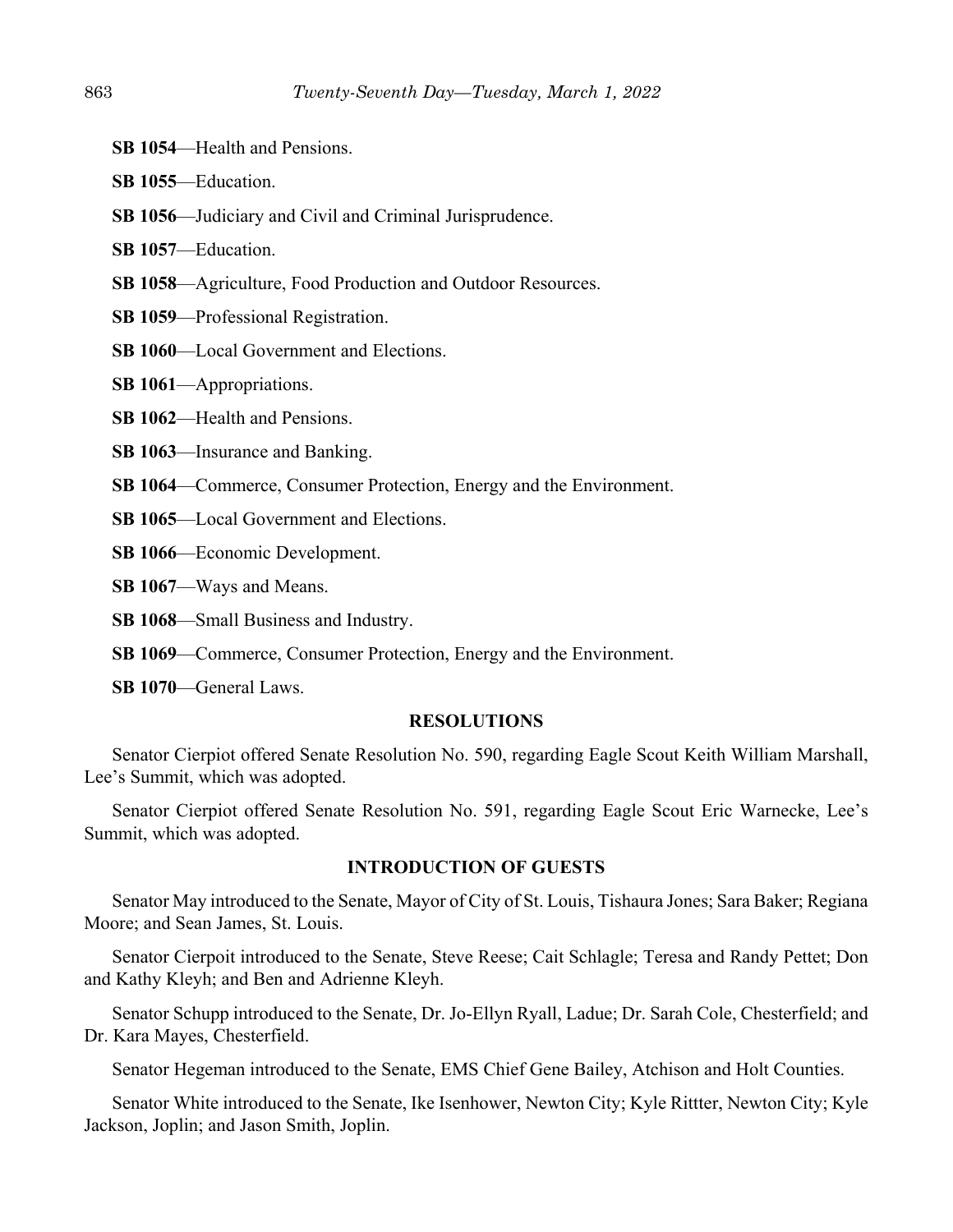Senator Eslinger introduced to the Senate, Gainesville Future Business Leaders of America Students, Gainesville.

Senator Cierpiot introduced to the Senate, Jason, Kim and Ryan Compton; and Ryan Compton was made an honorary page.

Senator Rowden introduced to the Senate, Christina, Steven and Elena Robertson; and Elena was made honorary page.

Senator Moon introduced to the Senate, his wife Denise Moon; daughters Amanda Richards; and Lily Richards; granddaughters Adalyn Richards; Emmy Richards; and Erin Moon who were made honorary pages.

Senator Eigel introduced to the Senate, John Franko; and Matthew Porter, Weldon Spring.

Senator Roberts introduced to the Senate, Maggie Moll; Teddy Moll; and Lucy Moll, St. Louis.

Senator Washington introduced to the Senate, Hogan Preparatory Academy, Kansas City.

On motion of Senator Rowden, the Senate adjourned until 2:00 p.m., Wednesday, March 2, 2022.

# SENATE CALENDAR

## TWENTY-EIGHTH DAY–WEDNESDAY, MARCH 2, 2022

# FORMAL CALENDAR

## SECOND READING OF SENATE BILLS

SB 1071-Razer SB 1072-Eslinger SB 1073-Burlison SB 1074-Hegeman SB 1075-Schupp SB 1076-Arthur SB 1077-Eslinger SB 1078-Razer SB 1079-Roberts SB 1080-Bean SB 1081-Hegeman SB 1082-Rowden SB 1083-Arthur

SB 1084-Arthur SB 1085-Razer SB 1086-Cierpiot SB 1087-Roberts SB 1088-Crawford SB 1089-Crawford SB 1090-White SB 1091-Hoskins SB 1092-Hoskins SB 1093-Koenig SB 1094-Washington SB 1095-Gannon SB 1096-Crawford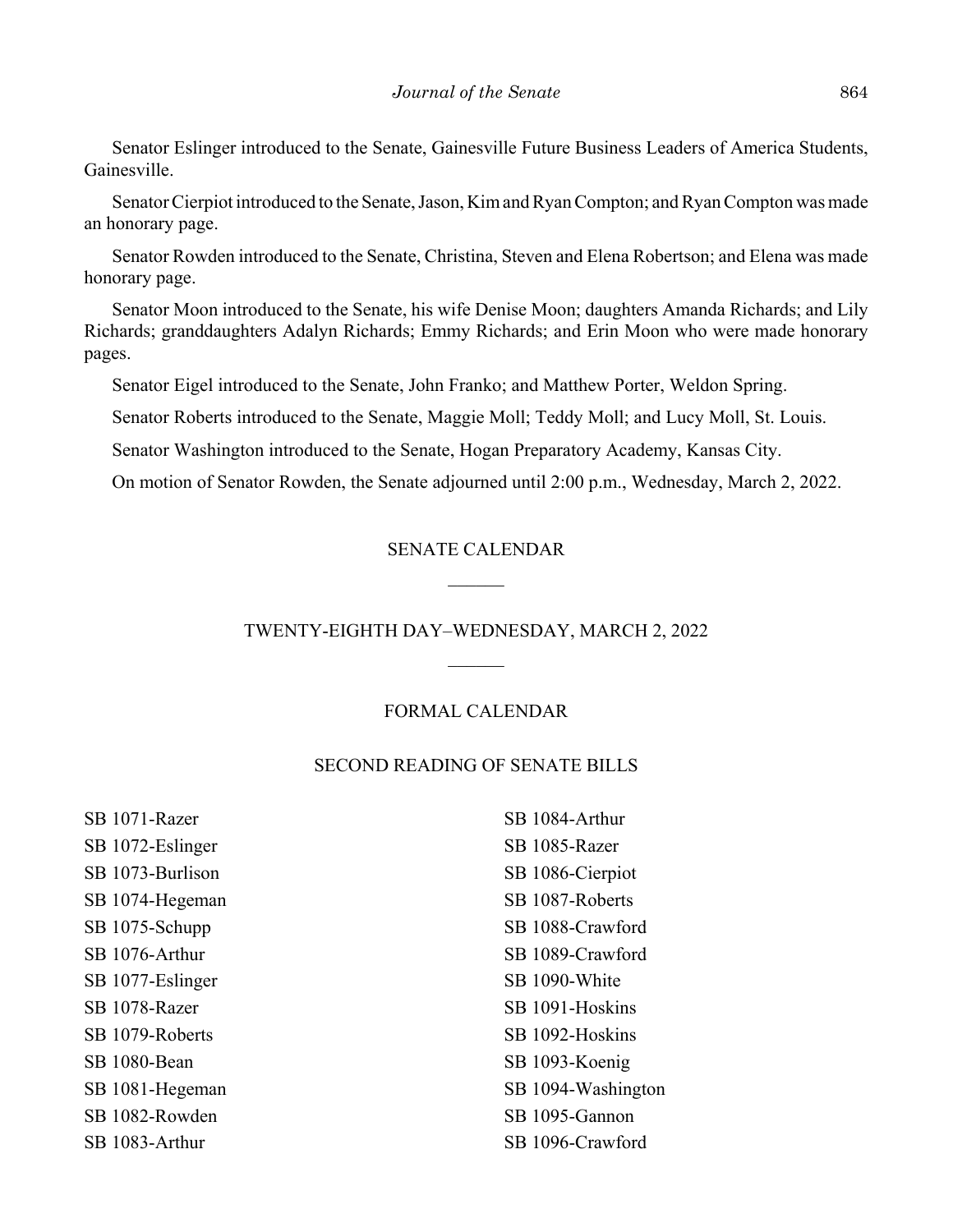SB 1097-Burlison SB 1098-Burlison SB 1099-Burlison SB 1100-Burlison SB 1101-Burlison SB 1102-Brattin SB 1103-Brattin SB 1104-Brattin SB 1105-Williams SB 1106-Thompson Rehder SB 1107-Bean SB 1108-Koenig SB 1109-Luetkemeyer SB 1110-O'Laughlin SB 1111-O'Laughlin SB 1112-O'Laughlin SB 1113-O'Laughlin SB 1114-O'Laughlin SB 1115-O'Laughlin SB 1116-Roberts SB 1117-Moon SB 1118-May SB 1119-Washington SB 1120-Gannon SB 1121-Gannon SB 1122-White SB 1123-Arthur SB 1124-Arthur SB 1125-Arthur SB 1126-Thompson Rehder SB 1127-Thompson Rehder SB 1128-Crawford SB 1129-White SB 1130-Washington SB 1131-Roberts SB 1132-Roberts SB 1133-White SB 1134-Eslinger and Bean

SB 1135-Hegeman SB 1136-Roberts SB 1137-Roberts SB 1138-Hough SB 1139-Crawford SB 1140-Schupp SB 1141-Razer SB 1142-Hough SB 1143-Brown SB 1144-Crawford SB 1145-Washington SB 1146-Washington SB 1147-Washington SB 1148-Roberts SB 1149-White SB 1150-Rowden SB 1151-Roberts SB 1152-Eslinger SB 1153-Eslinger SB 1154-Koenig SB 1155-Luetkemeyer SB 1156-Brown SB 1157-Brown SB 1158-Brown SB 1159-Eslinger SB 1160-Eslinger SB 1161-Eslinger SB 1162-Rowden SB 1163-Hegeman SB 1164-Eigel SB 1165-Roberts SB 1166-Gannon SB 1167-Gannon SB 1168-Gannon SB 1169-Razer SB 1170-Schupp SB 1171-Moon SB 1172-Washington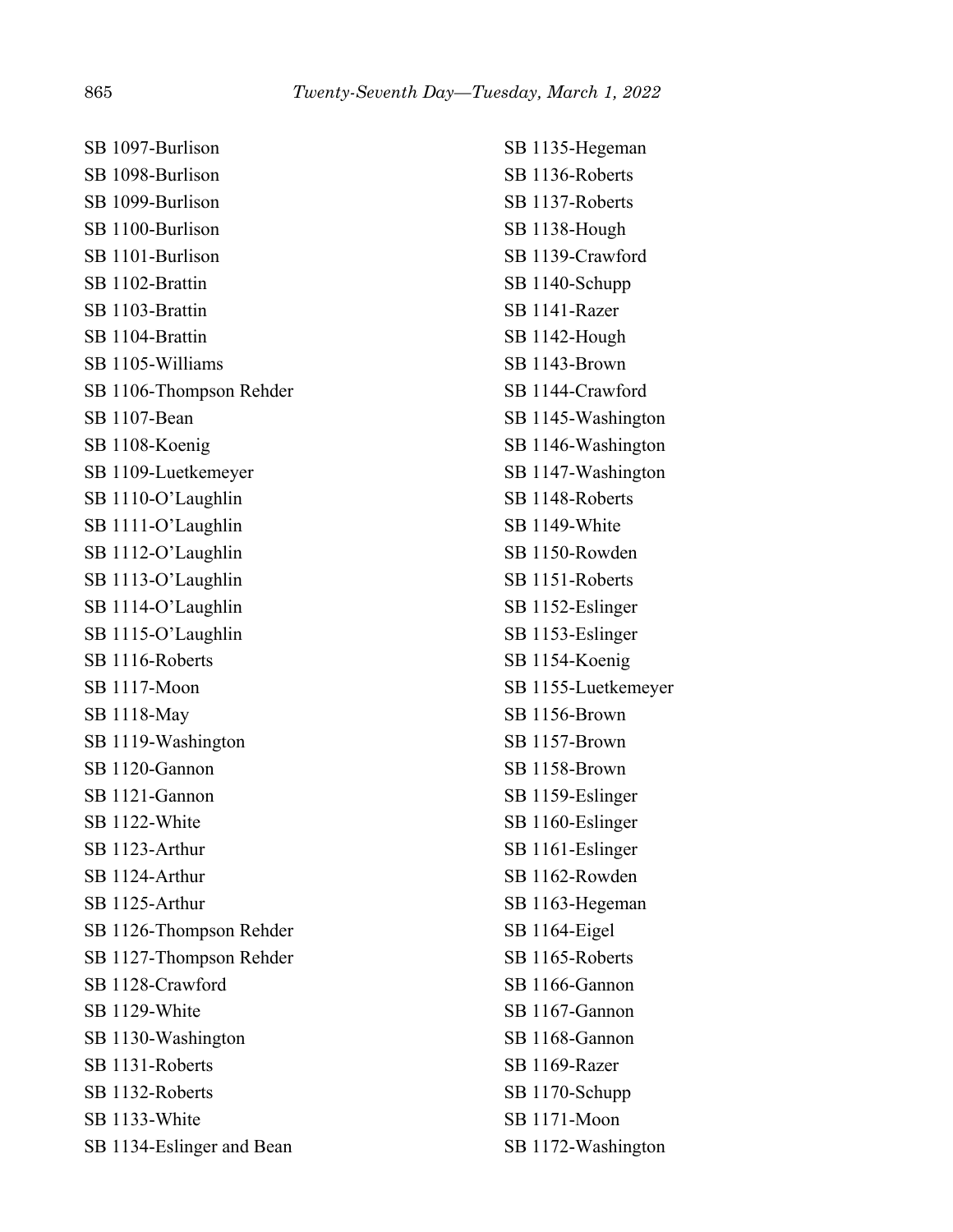SB 1173-Schupp SB 1174-Eslinger SB 1175-Eslinger SB 1176-Schupp SB 1177-Cierpiot SB 1178-White and Cierpiot SB 1179-Hough SB 1180-Hough SB 1181-Luetkemeyer SB 1182-Gannon SB 1183-Gannon SB 1184-Thompson Rehder SB 1185-Thompson Rehder SB 1186-Thompson Rehder SB 1187-Thompson Rehder SB 1188-Beck and Gannon SB 1189-Cierpiot SB 1190-Roberts SB 1191-Crawford SB 1192-Crawford SB 1193-Washington SB 1194-Washington SB 1195-Washington SB 1196-Washington SB 1197-Mosley SB 1198-Mosley SB 1199-Mosley SB 1200-Gannon SB 1201-Rizzo SB 1202-Koenig SB 1203-Koenig SB 1204-Eigel SB 1205-Washington SB 1206-Onder SB 1207-Onder SB 1208-Moon SB 1209-May

SB 1210-May SB 1211-Bean SB 1212-Crawford SB 1213-Crawford SB 1214-White SB 1215-Schupp SB 1216-Cierpiot SB 1217-Hegeman SB 1218-Hegeman SB 1219-Gannon SB 1220-Gannon SB 1221-Eslinger SB 1222-Eslinger SB 1223-Brattin SB 1224-Brattin SB 1225-Brattin SB 1226-Brattin SB 1227-Brattin SB 1228-Bernskoetter SB 1229-Brown SB 1230-Washington SB 1231-O'Laughlin SB 1232-O'Laughlin SB 1233-Roberts SB 1234-Roberts SB 1235-May SB 1236-Schatz SB 1237-Schatz SB 1238-Schatz SB 1239-Rizzo SB 1240-Brattin SB 1241-Brattin SB 1242-Brattin SB 1243-Hegeman SJR 47-Moon SJR 48-Moon SJR 49-Mosley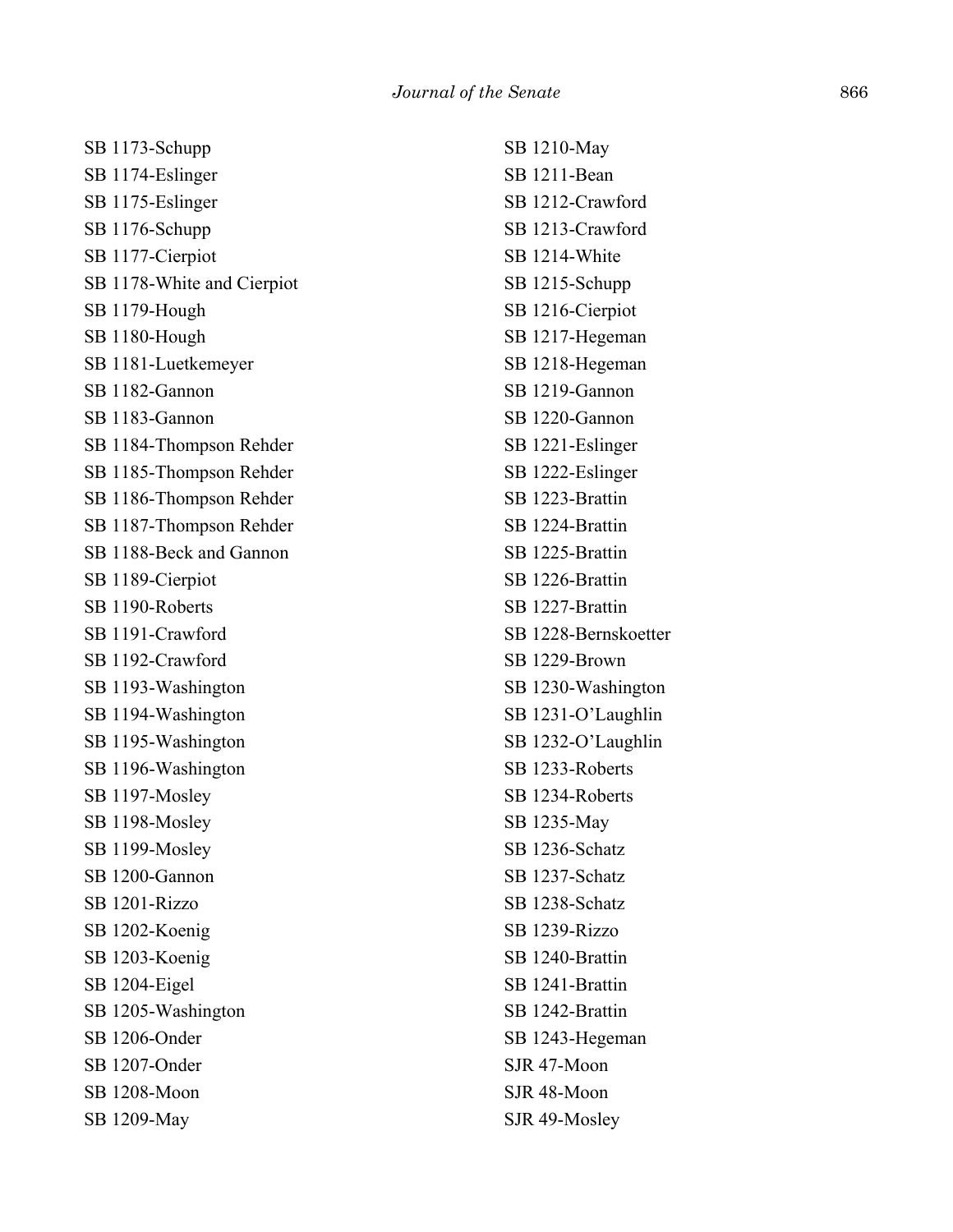| SJR 50-Eigel        | SJR 55-Schatz  |
|---------------------|----------------|
| SJR 51-Cierpiot     | SJR 56-Schatz  |
| SJR 52-Koenig       | SJR 57-Schatz  |
| SJR 53-Onder        | SJR 58-Schatz  |
| SJR 54-Bernskoetter | SJR 59-Brattin |

## THIRD READING OF SENATE BILLS

SS for SB 678-Luetkemeyer

# SENATE BILLS FOR PERFECTION

1. SB 631-Hegeman, with SCS 2. SB 663-Bernskoetter, with SCS 3. SB 652-Rizzo 4. SJR 39-Luetkemeyer 5. SJR 41-Roberts and Mosley 6. SBs 698 & 639-Gannon, et al, with SCS 7. SB 648-Rowden 8. SB 869-Koenig 9. SBs 681 & 662-O'Laughlin, with SCS 10. SB 655-Crawford

11. SB 732-Hoskins, with SCS 12. SB 745-Cierpiot, with SCS 13. SB 820-Burlison 14. SB 823-White 15. SB 762-Brown 16. SB 850-Bean, with SCS 17. SB 664-Bernskoetter 18. SBs 775, 751 & 640-Thompson Rehder and Schupp, with SCS 19. SB 799-Hegeman, with SCS

# INFORMAL CALENDAR

## SENATE BILLS FOR PERFECTION

SB 649-Eigel, with SCS & SS for SCS (pending)

SJR 38-Luetkemeyer, with SS & SA 1 (pending)

## HOUSE BILLS ON THIRD READING

HCS for HB 2117, with SA 1 (pending) (Bernskoetter)